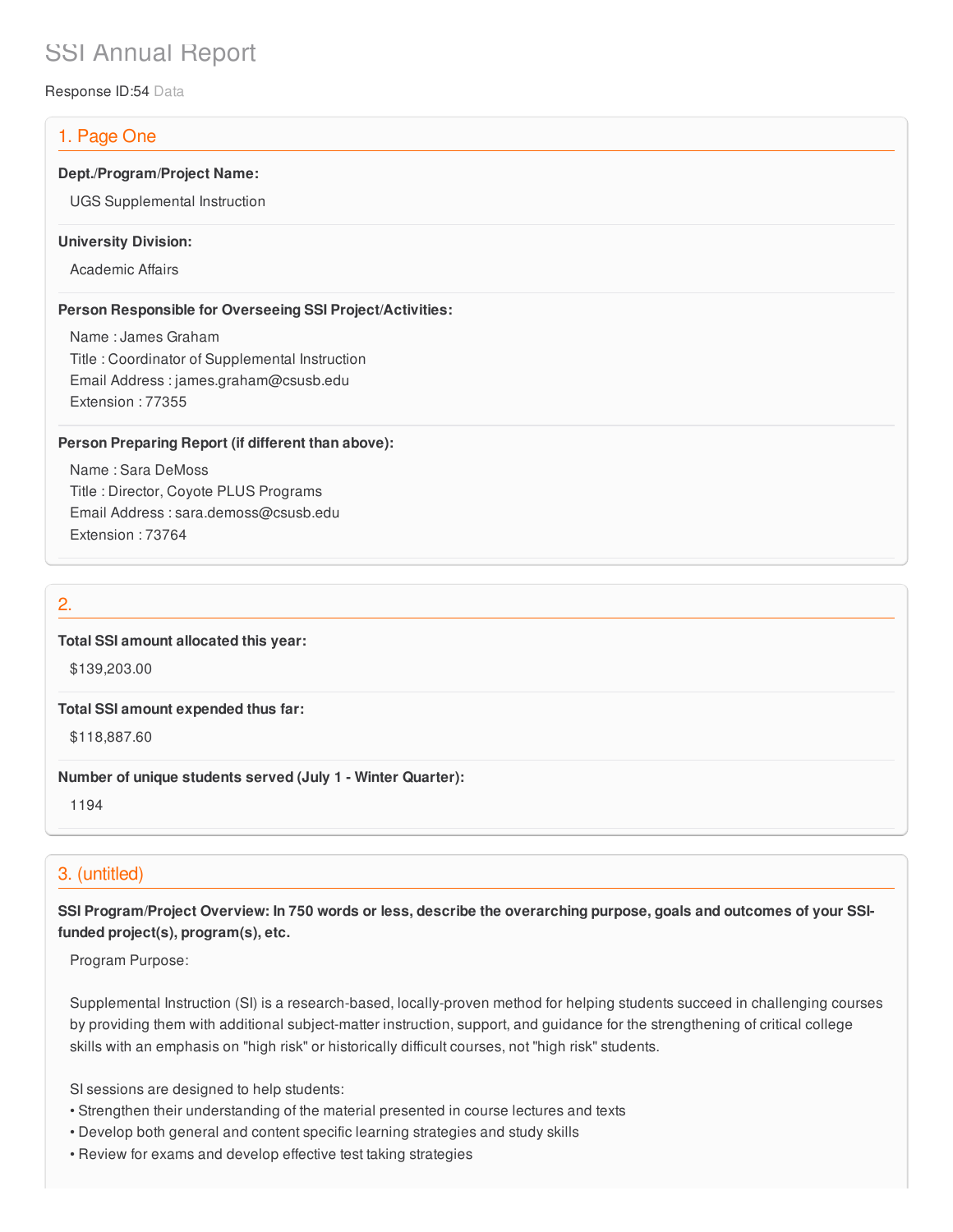Program Development:

Since fall 2016, the UGS Coyote PLUS Programs Supplemental Instruction Program has been fully aligned with the International Center for Supplemental Instruction (UMKC) research-based model. "SI sessions are regularly scheduled, informal review sessions in which students compare notes, discuss readings, develop organizational tools, and predict test items. Students learn how to integrate course content and study skills while working together. The sessions are facilitated by 'SI leaders', students who have previously done well in the course and who attend all class lectures, take notes, and act as model students." (http://info.umkc.edu/si/)

During the 2018-19 reporting period, Supplemental Instruction was offered as follows:

SI Sessions:

- Free and open to all students enrolled in the corresponding content course
- Meet twice a week for 50 minutes each
- Limited to 20 students each session in order to cultivate and capitalize on the unique dynamics of a small group learning environment
- Filled on a first-come basis

#### SI Leaders:

• Actively enrolled CSUSB students previously successful in the corresponding content course or an equivalent course in the subject area

• Provide study tools, lead group exercises and discussions around challenging concepts, and guide students toward mastery of course content

#### Program Goals:

In addition to the aforementioned program objectives, in keeping with the mission of the Office of Undergraduate Studies, Supplemental Instruction is dedicated to supporting student success, collaborative, community, faculty/staff enrichment, educational equity, and impactful learning.

#### Outcome 1

SI participants will solidify understanding of key course concepts and develop content specific strategies necessary for successful completion of the associated content course

## Outcome 2

SI participants will acquire transferrable study skills and develop habits and behaviors consistent with student success, equipping and empowering them to advocate for higher levels of overall academic achievement

## Outcome 3

Students who serve as Supplemental Instruction Leaders and Senior Leaders will develop organizational and small group facilitation skills in an educational context

## Program Assessment

The Supplemental Instruction team consults regularly with Institutional Effectiveness Associates in the Office of Institutional Research (IR) and continue the process of collaboration to revise and recalibrate the program goals and outcomes to align more closely with the academic support needs unique to CSUSB students, faculty, and SI program student leaders in keeping with the UMKC, "open attendance" modality. Though the purpose and overall goals of Supplemental Instruction remain primarily the same, program design, function, and measures must continually be examined and, in some cases, transformed. This remains a work actively in progress.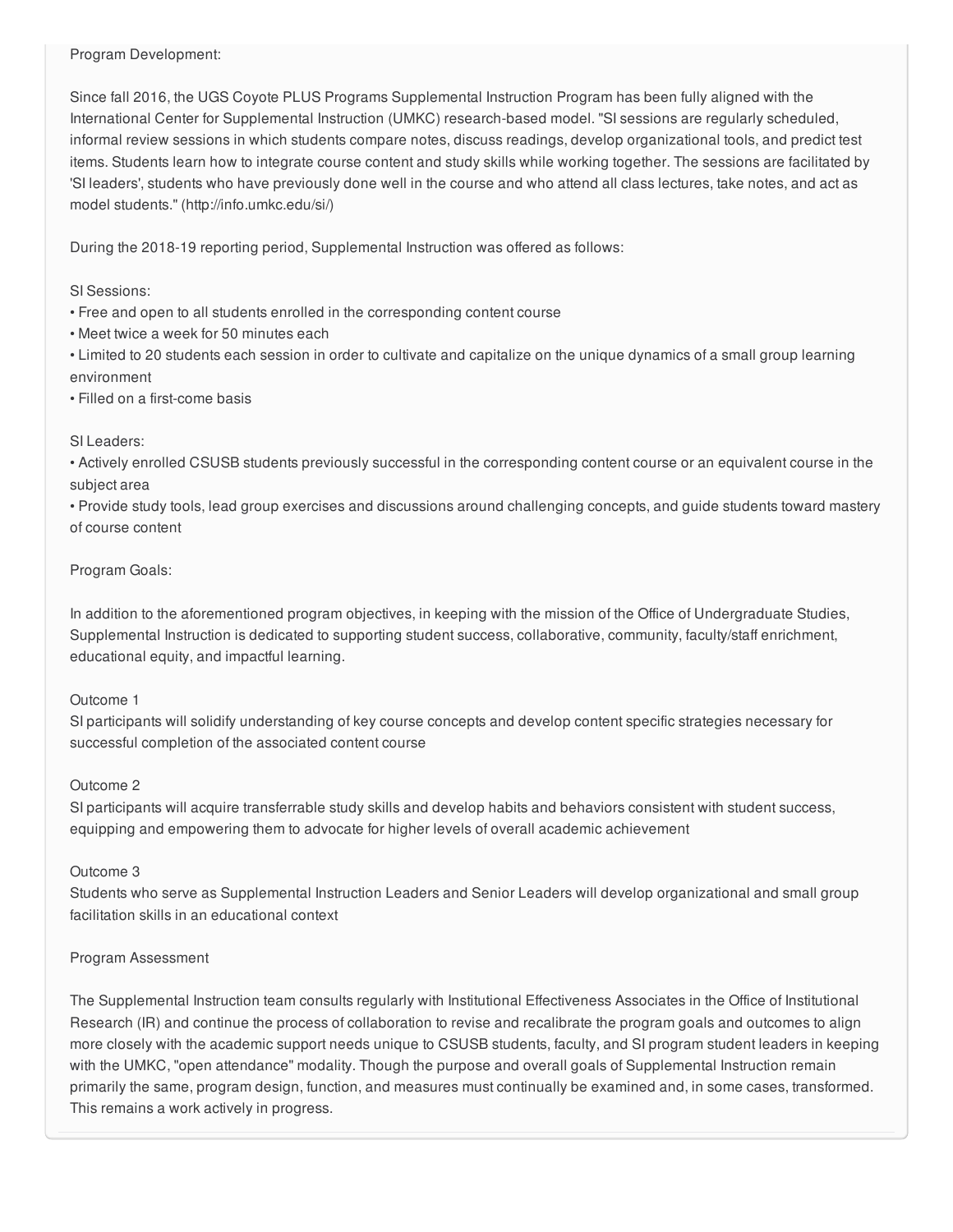#### 4. (untitled)

Alignment to ILOs: To which of the following Institutional Learning Outcomes (ILOs) do you feel as though your SSI-funded project aligns? (Check all that apply.) Details regarding the ILOs can be found on Office of [Academic](https://www.csusb.edu/sites/csusb/files/CSUSB_Institutional_Learning_Outcomes-Endorsed.pdf) Programs website.

Breadth of Knowledge Depth of Knowledge Critical Literacies Ways of Reasoning and Inquiry Creativity and Innovation Integrative Learning Diversity and Inclusion

## 5. (untitled)

SSI-Funded Activities: Please list and describe the activities undertaken through winter quarter with your SSI allocation. **This section should address only those activities occurring this fiscal year.**

The Supplemental Instruction (SI) program is funded by both state and Student Success Initiative allocations. The following activities were undertaken either in part or whole through the use of SSI funds over the course of this reporting period.

SI Sessions

SI Leaders attended each content lecture associated with their respective SI course or session and conducted two 50 minute SI session per week throughout each quarter. Participating students received academic support fin the form of content lecture review, collaborative group discussion, study guides, practice quizzes, exam preparation strategies, and other resource material.

Fall 2018 Quarter: SI Sessions - 34 Supported Courses - 18 Total Course Sections - 43 SI Leaders - 26

Winter 2019 Quarter: SI Sessions - 37 Supported Courses - 23 Total Course Sections - 67 SI Leaders - 33

SI Leader Professional Development

Pre-Quarter Trainings:

• Each quarter, new SI Leaders participated in a half day (4 hour) ISA orientation with topics including (but not limited to)

o The SI Model for Academic Support

o Understanding FERPA

o Studying to Learn and Retain

- o Leveraging the Small Group Dynamic (facilitation)
- Each quarter, all SI Leaders and Senior Leaders participated in a two days (total of 11 hours) of training with topics including (but not limited to)
- o Student Equity in Academic Support or Understanding the Importance of Cultural Capital

o Effective Small Group Learning Strategies

o SI Session Design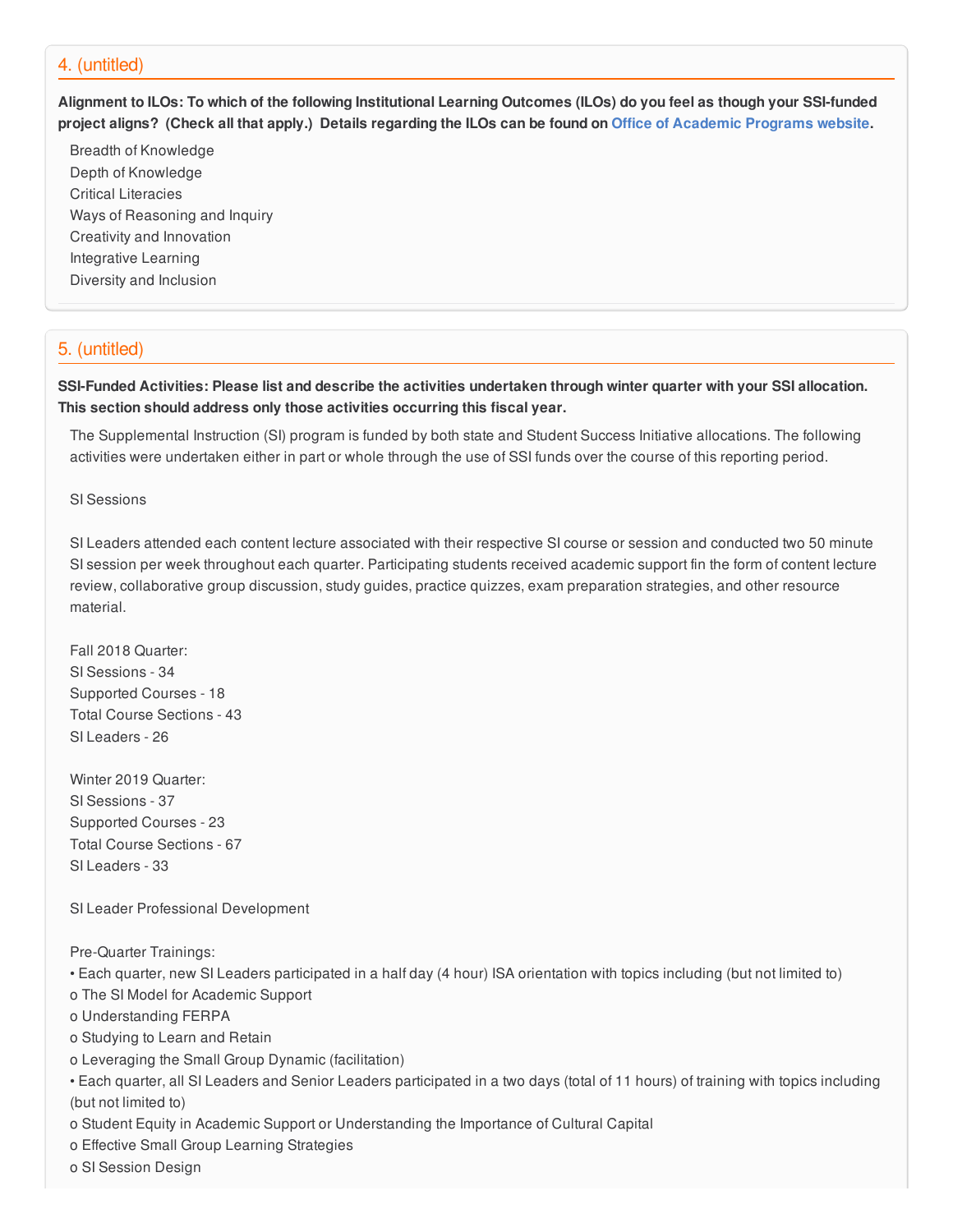#### o Promoting SI Participation

#### Intra-Quarter Training

• All SI Leaders participated in a minimum of 3 "Learning Community" (professional development) forums held throughout each quarter. Topics included (but were not limited to)

o Lecture Note Processing

o Exam Taking and Test Anxiety Management Strategies

o Developing Professional Relationships

o The Three Pillars of Supplemental Instruction

o Adapting Learning Strategies for Session Size

o Discipline Specific Learning Small Group Learning Strategies

• All SI Leaders received ongoing, one on one training with both the Supplemental Instruction Coordinator and with an SI Senior Leader, as assigned.

Interdepartmental Collaboration

The SI program and CPP staff continue to work closely with academic departments and faculty to determine which courses to support, which student leaders to hire, and which date answers key questions regarding program effectiveness. This collaboration is expected to continue as additional department and college level funding increases, allowing for expansion of support to students enrolled in high rick courses across CSUSB.

## 6. (untitled)

**Progress Towards Outcomes/Cumulative Findings: Describe the progress you have made toward your original SSI goals** and outcomes though winter quarter. Indicate clearly how student success was enhanced by your program or service/s. Be sure to include the measures you employed and evidence/data you collected for each outcome where appropriate.

Program Assessment

#### During Each Quarter:

● Beginning of Quarter Student Inventory— Students who participated in the SI program were given the opportunity to provide information about their background in the course subject area, personal study strategies, and perceived ability to succeed. This information was used to guide the SI Leader in more effective session planning.

● Training Feedback Surveys— SI Leaders and Senior Leaders were given the opportunity to provide valuable feedback with regard to their training experiences (pre-quarter and intra-quarter professional development)

● Attendance was carefully tracked for each session by the SI leaders and entered in online spreadsheets

At the Close of Each Quarter:

● SI Student Feedback Forms— Students who participated in the SI program were given the opportunity to provide valuable feedback (in the form of an anonymous survey) with regard to their individual experience with Supplemental Instruction

● Faculty members who taught course sections receiving SI support were also given the opportunity to provide valuable program feedback

● Attendance (participation) tracking spreadsheets were submitted to the Office of Institutional Research

Data Analysis and Reporting

Once compiled, session participation data was shared with the Office of Institutional Research to create a data dashboard and conduct a study. To access course success for SI versus non-SI participants, visit the dashboard at https://dashboard.csusb.edu/idashboards/?guestuser=idashguest&dashID=294

Program Outcomes (see dashboard)

Quantitative Data: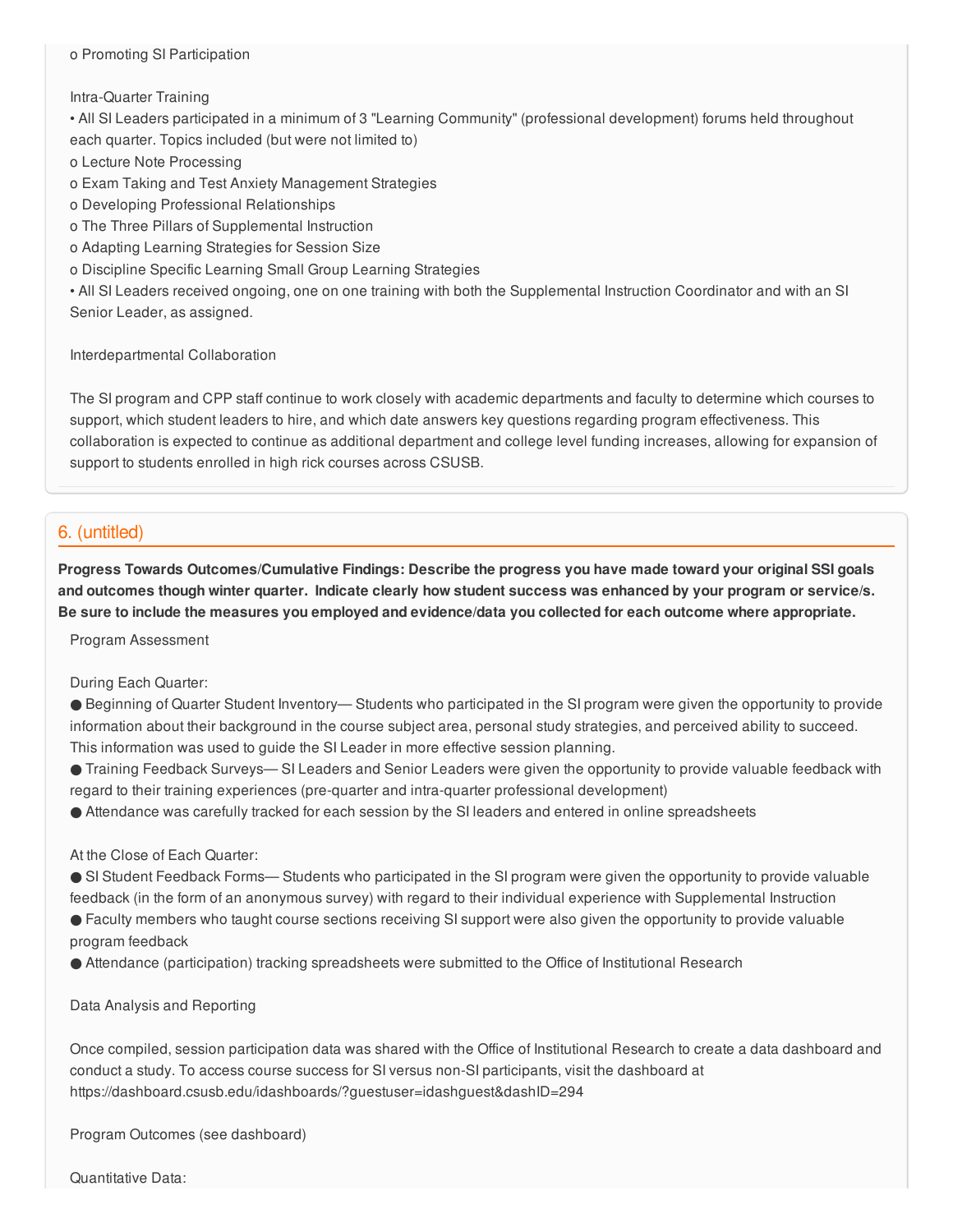● In addition to raw data analysis and in collaboration with IR, the program employs matched sample analysis of SI versus non-SI participants. The results suggests that SI participants consistently performed better than their non-SI peers enrolled in the same courses (CSUSB Institutional Research, 2017).

● Correlations also exist between student success in the support high risk courses and the frequency of SI session attendance. DFWI Rates Among SI Participants by Number of SI Sessions Attended:

 $\bigcirc$  1 to 4 visits - 23%

 $\bigcap$  5 to 9 visits - 19%

 $\bigcirc$  10 to 14 visits - 10%

 $\bigcirc$  15 or more visits - 6%

● The collection and analysis of data is ongoing. The Office of Institutional Research will report on 2018-19 SI participation once spring 2019 quarter attendance logs have been submitted.

Qualitative Data:

● Participating students are given the opportunity to provide feedback regarding their experience, perceptions of program design and value, and their level of academic self efficacy

● SI participants were asked to indicate which aspects of SI had been most helpful. The majority of respondents selected the following (winter 2019):

○ Review of course content in the SI sessions

○ Learning and study strategies

○ Small group learning environment

○ Study guides or other resources provided by the SI Leader

 $\circ$  Exam preparation and test taking strategies

● SI participants also rated the following statements according to their experience (winter 2019)

○ Participating in SI positively enhanced my knowledge/performance in the content course – 95.28%

○ The SI sessions were helpful – 95.28%

 $\circ$  SI helped me develop useful skills that I can apply in other classes – 84.25%

○ I would recommend SI to my friends – 96.85%

# 7. (untitled)

**Recommendations for Continual Improvement/Action Plan: Based on the analysis of your assessment results, what** actionable steps can be taken to make improvements? How can you improve students' achievement of the SLO or your **office's performance in terms of operations? What is your expected timeline?**

● SI pilots for additional high risk courses across multiple colleges/academic departments in the coming academic year, as funding allows

● Further collaboration with academic departments around measurable learning outcomes with subsequent assessment over multiple terms

● Continued partnership with The Office of Institutional Research with a focus on SI impact on retention and graduation as well as SI repeat participation especially throughout course sequences

- Responding to needs associated with program growth by adjustment of staffing and management structures
- Application for program certification with the International Center for Supplemental Instruction

Resources for Continual Improvement/Action Plan: What additional resources, if any, are needed to bring the above **continual improvements to fruition?**

- Funding for additional SI Leaders, Senior Leaders, and administrative staff
- Funding for the promotion of SI support offerings to students and faculty
- Appropriate meeting spaces for SI sessions across campus

● Collaboration with the Office of Institutional Research regarding potential grant funding for program expansion related to retention and graduation (GI 2025)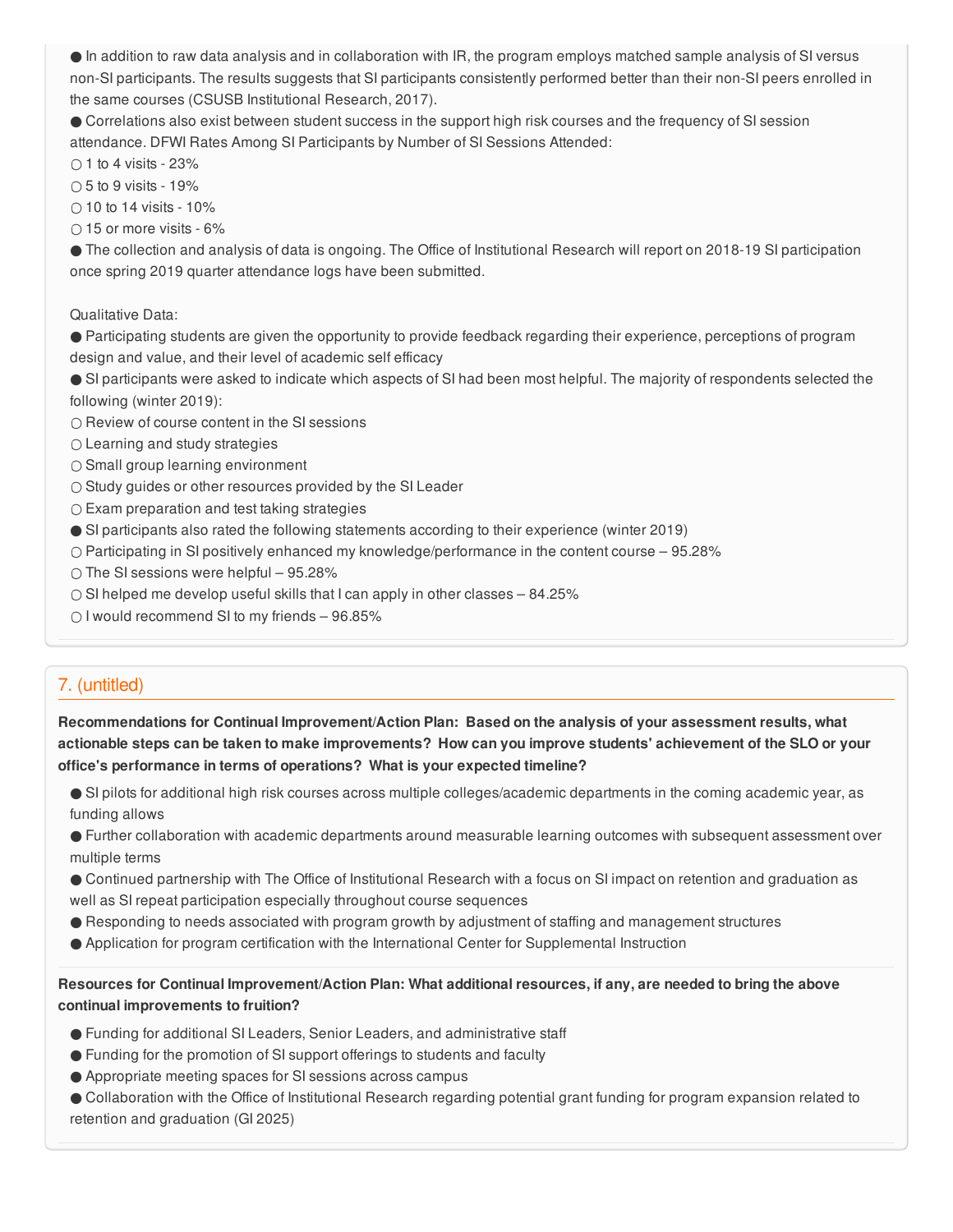#### 8. (untitled)

Challenges: If applicable, please list any significant challenges encountered that have affected your ability to fully implement your intended activities or to reach your articulated outcomes. Please also indicate if you need assistance in **addressing these challenges.**

- Due to continual expansion, more administrative student support is necessary in order to manage the operational aspects of the SI program
- Identifying and securing appropriate meeting spaces for SI sessions
- Faculty recommendation of potential SI Leaders available at both the course lecture and scheduled SI session times

## 9. Budget Summary with Alignment to Outcomes and Activities

Budget Summary: Please account for all expenditures of SSI funds for this project using the SSI Annual Report Budget **Summary Template. (The template can be found at <http://ssi.csusb.edu/assessment>.) Upload your completed summary here.**

[Copy\\_of\\_SSI\\_Annual\\_Report\\_Budget\\_Summary\\_Template\\_Tutoring\\_C1230.xlsx](https://surveygizmoresponseuploads.s3.amazonaws.com/fileuploads/98679/3939151/161-af8e7a785c26a3423d72d84c344edde4_Copy_of_SSI_Annual_Report_Budget_Summary_Template_Tutoring_C1230.xlsx)

## 10. (untitled)

Check-in/Usage Report: Please upload any check-in or usage data you have for students who have engaged with your project/program since July 1 through the end of winter quarter. Uploads should be in Excel and include, at minimum, **students' CoyoteIDs; password-protected SPSS files may be submitted via email to Institutional\_Research@csusb.edu.** Additional information such as date(s) of visit(s)/interaction(s) and students' names would also be helpful. (The Office of Institutional Research is working to establish an overall assessment of SSI; to do this, we need your help in collecting and **sharing students' engagement with and usage of SSI-funded projects and programs.)**

Copy of 2018-19 SSI Check-in Usage Report - Supplemental Instruction.xlsx

## 11. Thank You!

#### **New Send Email**

Apr 15, 2019 19:54:47 Success: Email Sent to: james.graham@csusb.edu,sara.demoss@csusb.edu